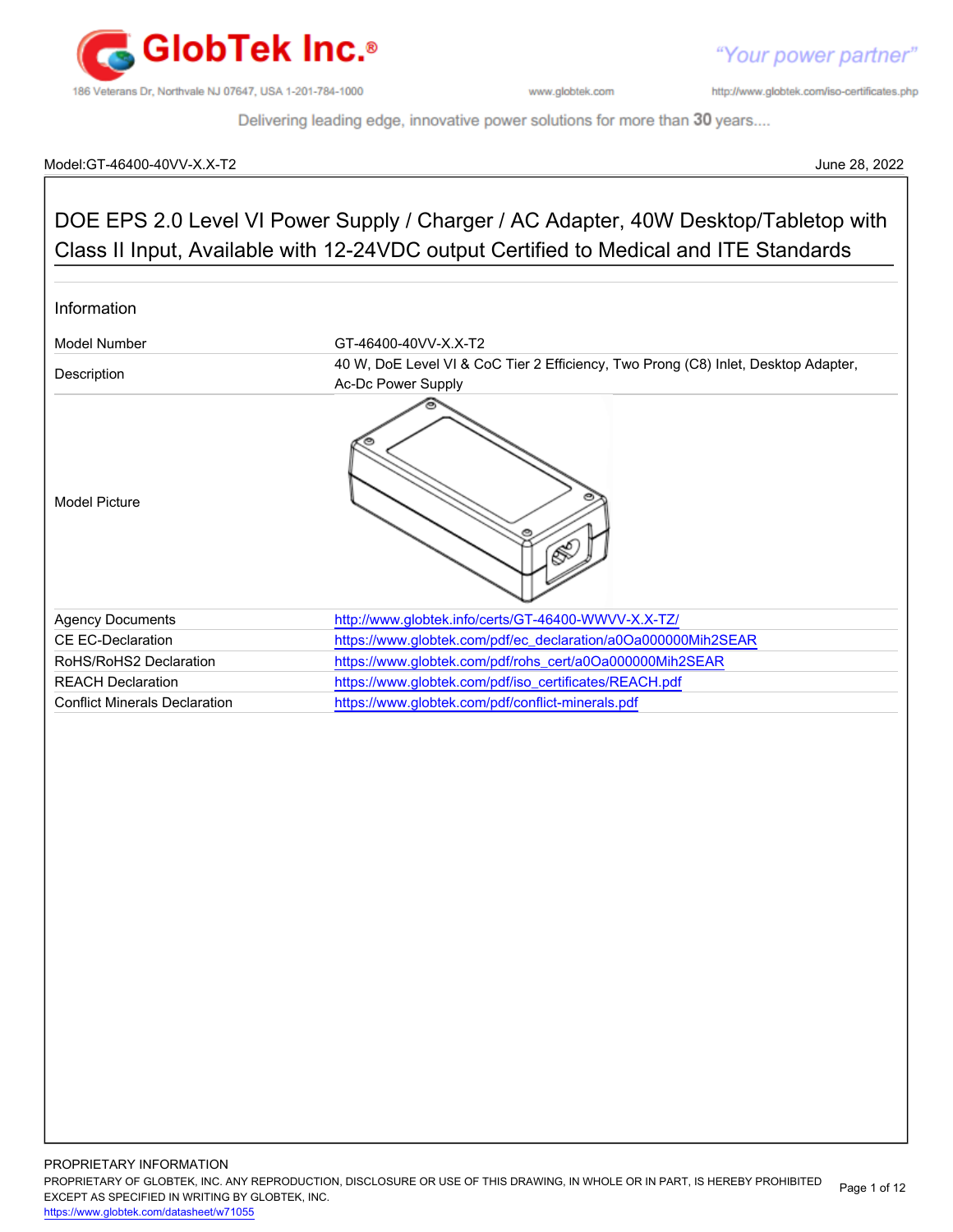

http://www.globtek.com/iso-certificates.php

Delivering leading edge, innovative power solutions for more than 30 years....

### Model:GT-46400-40VV-X.X-T2 June 28, 2022

| <b>MODEL PARAMETERS</b> |                                                                     |
|-------------------------|---------------------------------------------------------------------|
| Type                    | Desktop/External                                                    |
| Technology              | Regulated Switchmode AC-DC Power Supply AC Adaptor                  |
| Category                | <b>ICT/ITE Power Supply</b>                                         |
| Input Voltage           | 100-240V~, 50-60 Hz                                                 |
| $I/P$ Amps $(A)$        | 1.0A                                                                |
| Wattage (W)             | 40.0                                                                |
| Vout Range (V)          | $12 - 24$                                                           |
| <b>Efficiency Level</b> | USA DOE Level VI / Eco-design Directive 2009/125/EC, (EU) 2019/1782 |
| Ingress Protection      | Indoor Use                                                          |
| Size (mm)               | 111*52*32.3                                                         |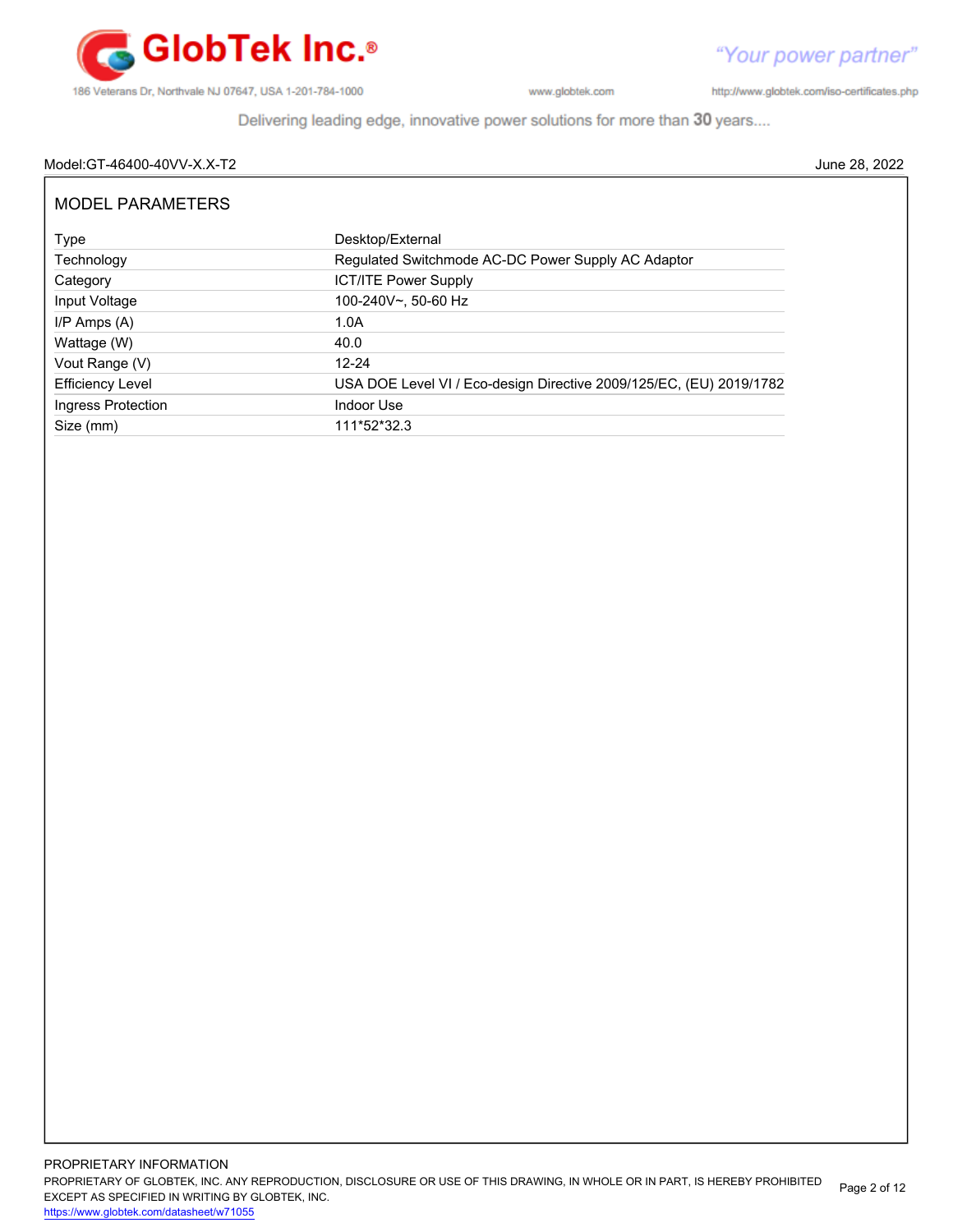

http://www.globtek.com/iso-certificates.php

"Your power partner"

Delivering leading edge, innovative power solutions for more than 30 years....



PROPRIETARY OF GLOBTEK, INC. ANY REPRODUCTION, DISCLOSURE OR USE OF THIS DRAWING, IN WHOLE OR IN PART, IS HEREBY PROHIBITED EXCEPT AS SPECIFIED IN WRITING BY GLOBTEK, INC. Page 3 of 12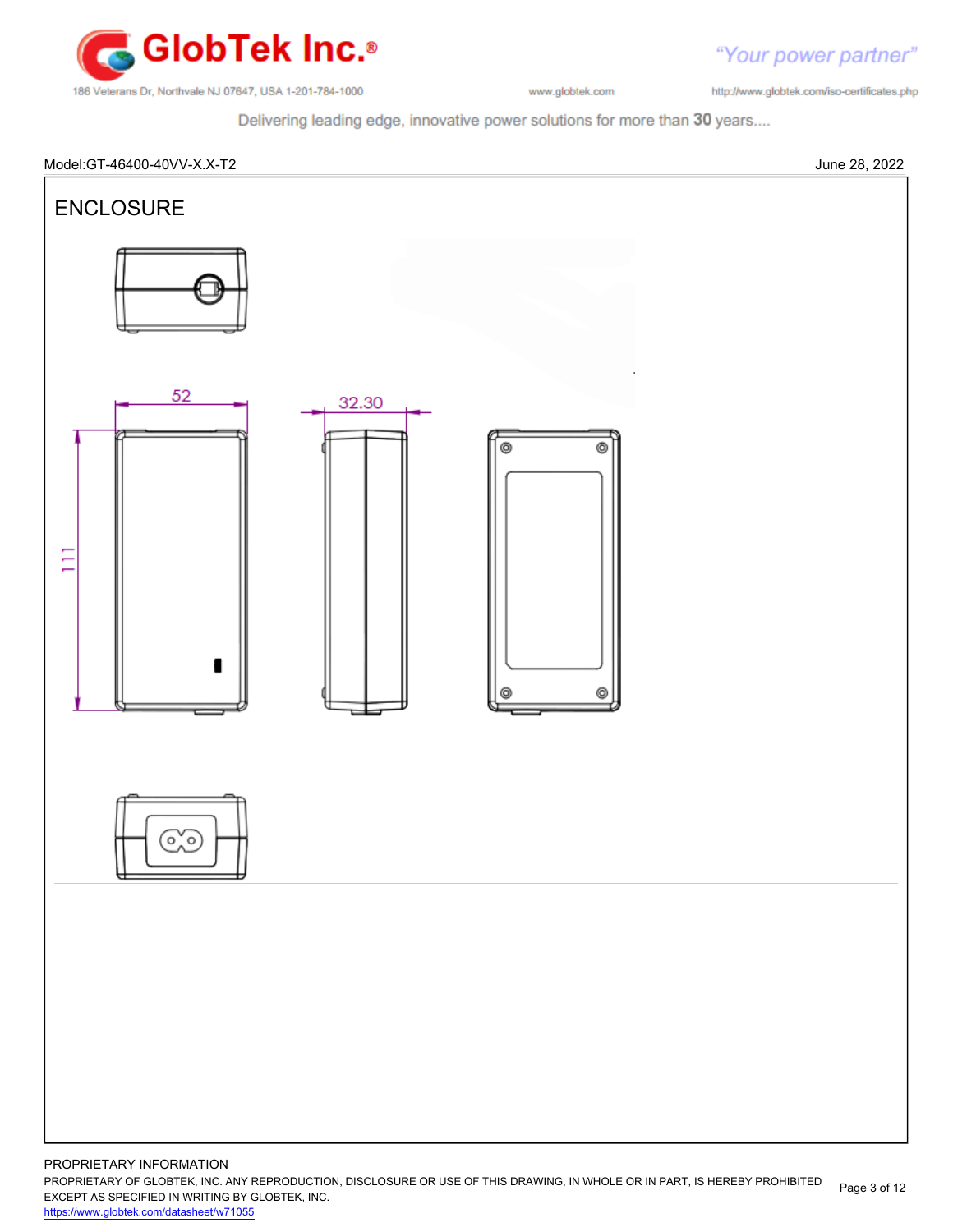

http://www.globtek.com/iso-certificates.php

"Your power partner"

Delivering leading edge, innovative power solutions for more than 30 years....

#### Model:GT-46400-40VV-X.X-T2 June 28, 2022

| <b>RATING TABLE</b>  |         |                |          |            |  |
|----------------------|---------|----------------|----------|------------|--|
| Model Number         | Voltage | Amps(A)        | Watts(W) | <b>RFQ</b> |  |
| GT-46400-3612-T2     | 12 V    | 3              | 36.00    | RFA        |  |
| GT-46400-3615-2.0-T2 | 13 V    | 2.76           | 35.88    | <b>RFQ</b> |  |
| GT-46400-3615-1.0-T2 | 14 V    | 2.57           | 35.98    | REQ        |  |
| GT-46400-3315-0.5-T2 | 14.5 V  | 2.27           | 32.92    | REQ        |  |
| GT-46400-4015-T2     | 15 V    | 2.66           | 39.90    | <b>RFQ</b> |  |
| GT-46400-4019-3.0-T2 | 16 V    | 2.5            | 40.00    | RFA        |  |
| GT-46400-4019-2.0-T2 | 17 V    | 2.35           | 39.95    | <b>RFQ</b> |  |
| GT-46400-4019-1.0-T2 | 18 V    | 2.22           | 39.96    | <b>RFQ</b> |  |
| GT-46400-4019-T2     | 19 V    | 2.1            | 39.90    | <b>RFQ</b> |  |
| GT-46400-4024-4.0-T2 | 20 V    | $\overline{2}$ | 40.00    | <b>RFQ</b> |  |
| GT-46400-4024-3.0-T2 | 21 V    | 1.9            | 39.90    | <b>RFQ</b> |  |
| GT-46400-4024-2.0-T2 | 22 V    | 1.81           | 39.82    | REQ        |  |
| GT-46400-4024-1.0-T2 | 23 V    | 1.73           | 39.79    | REQ        |  |
| GT-46400-4024-T2     | 24 V    | 1.66           | 39.84    | RFA        |  |
| GT-46400-4048-T2     | 48 V    | 0.83           | 39.84    | <b>RFQ</b> |  |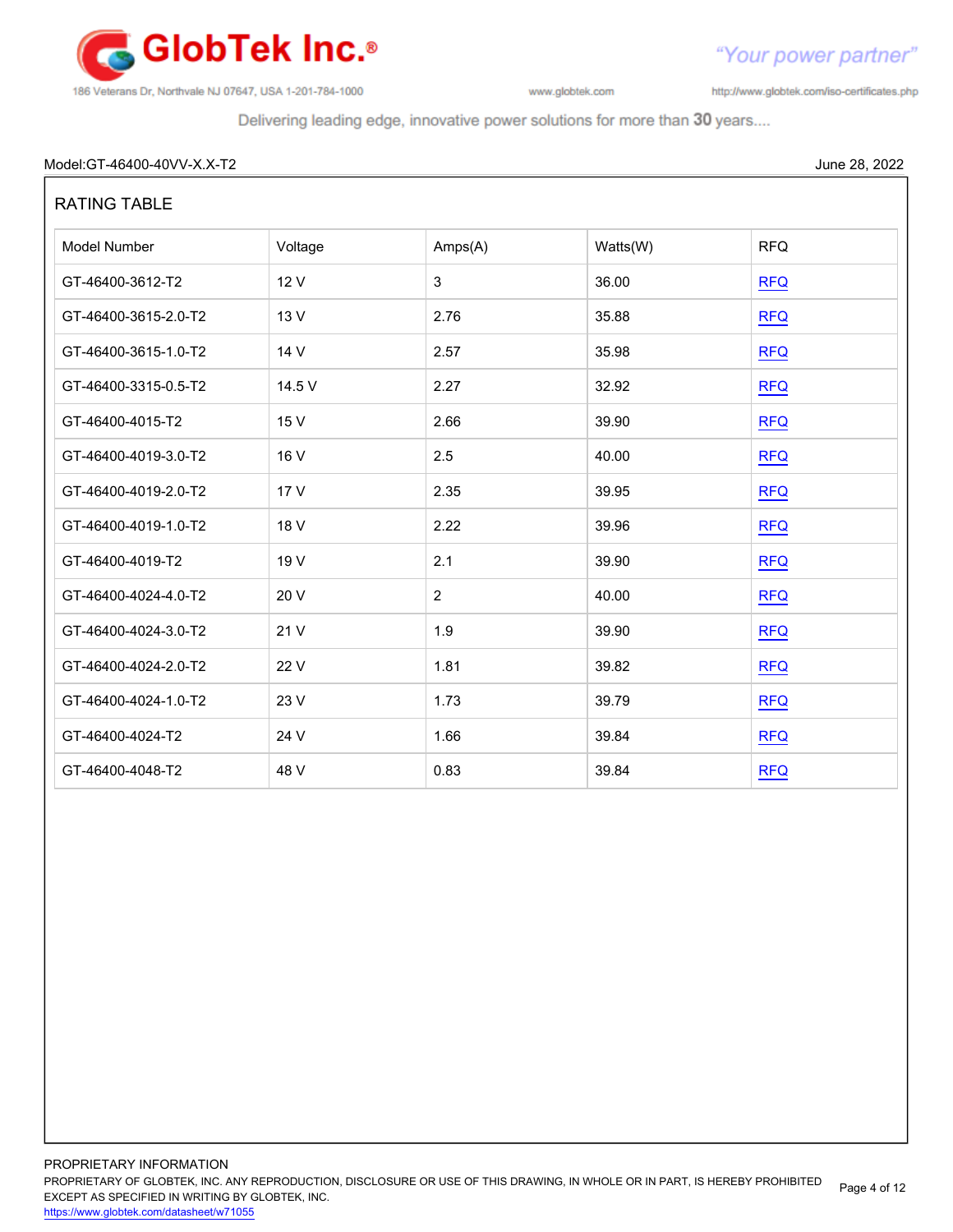

http://www.globtek.com/iso-certificates.php

Delivering leading edge, innovative power solutions for more than 30 years....

Model:GT-46400-40VV-X.X-T2 June 28, 2022

# SPECIFICATIONS

- A) ELECTRICAL SPECIFICATIONS:
- 01. Input Voltage: Specified 90-264 Vac, Nameplate rated: 100-240Vac
- 02. Input Frequency: Specified 47-63 Hz, Nameplate rated 50-60Hz
- 03. Inrush Current: NO Damage
- 04. Efficiency: Compliant with Efficiency Level VI and CoC Tier 2 standards
- 05. No Load Standby Power: <0.075W @ 230Vac
- 06.Load regulation: ±5%
- 07. Output Voltage: Tolerance ± 5%
- 08. Ripple Voltage: 120mV (p-p): Input :(100V-240VAC ), Output:full load

Ripple&Noise test: Use 20MHz band width frequency oscilloscope.Add 0.1uF/47uF Capacitor output connector terminal

B) PROTECTION

- 01. Over voltage protection: ≦16V
- 02. Short circuit protection: Output shut down and auto- recover
- 03. Over Load Protection: ≦ 5A output load

#### C) SAFETY

- 01. HI-POT : Input to output : 3000VAC 10mA 1 minute (for Class II), 1500VAC 10mA 1 minute(for Class I)
- 02. Insulation resistance: Input to output: 500vdc to test the input to output resistance not be less 100M ohm
- 03. Touch Current: <0.25mA @ 240Vac input voltage

D) OTHER:

- 01. MTBF: 200,000 Hours @ 25°C ambient temperature
- 02. Operating Temperature: 0°C to 40°C ambient temperature
- 03. Humidity Operating : 20% to 80%. 0% to 90% relative humidity
- 04. Storage Temperature: -10°C to 70°C

Humidity Storage: 10% to 90%

- 05. RoHS 2: Complies with EU 2011/65/EU andChina SJ/T 11364-2014
- E) ENCLOSURE
- 01. Housing: High impact plastic, 94V0 polycarbonate, non-vented
- 02. Size: 111.0 x 52.0 x 32.3 +/-1.0 mm
- 03. Markings: Label and/or Pad Printed and/or Molded in the case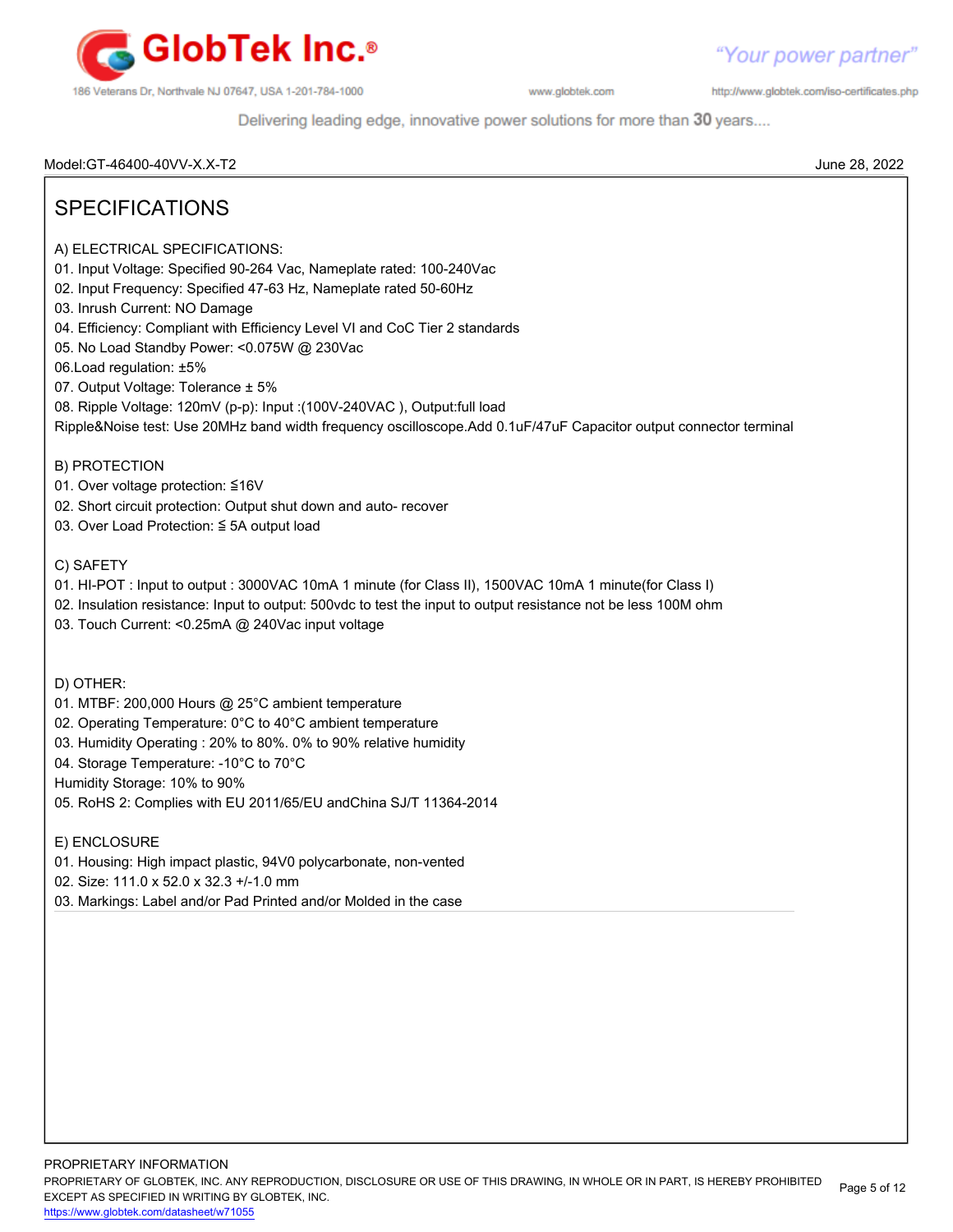

http://www.globtek.com/iso-certificates.php

Delivering leading edge, innovative power solutions for more than 30 years....

#### Model:GT-46400-40VV-X.X-T2 June 28, 2022



PROPRIETARY OF GLOBTEK, INC. ANY REPRODUCTION, DISCLOSURE OR USE OF THIS DRAWING, IN WHOLE OR IN PART, IS HEREBY PROHIBITED EXCEPT AS SPECIFIED IN WRITING BY GLOBTEK, INC. <https://www.globtek.com/datasheet/w71055> Page 6 of 12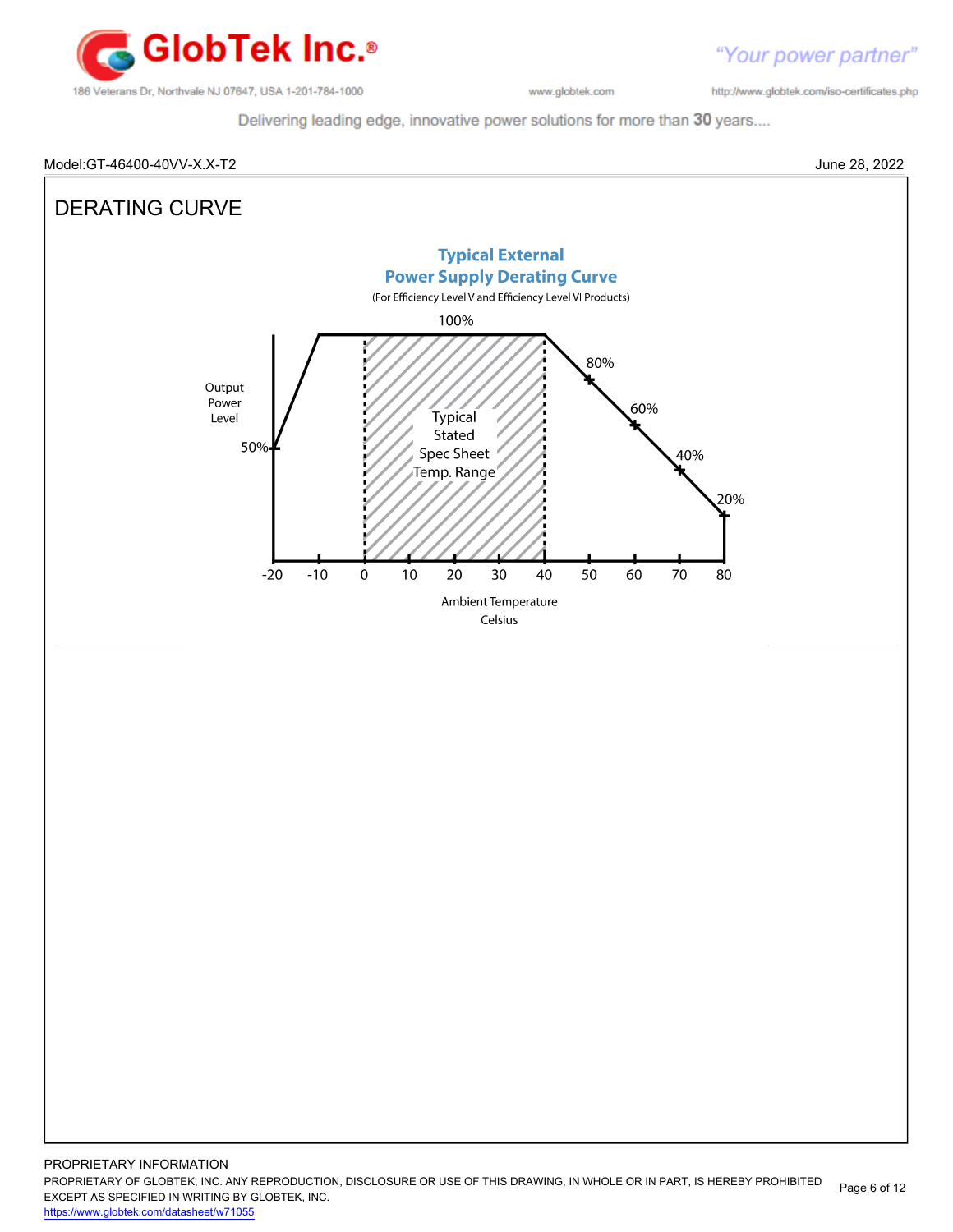

http://www.globtek.com/iso-certificates.php

"Your power partner"

Delivering leading edge, innovative power solutions for more than 30 years....

#### Model:GT-46400-40VV-X.X-T2 June 28, 2022

## INPUT CONFIGURATION

Description **IEC 60320/C8 AC Inlet connector, Class II, Non-Earth Ground (aka "Figure-8")** 



Mates with IEC 60320/C7 Plug

Below are standard cordsets which are "not included" (unless stated above); these may be purchased separately or packaged with the power supply. Please contact your Sales Engineer if the style required is not shown below. Many more available in different lengths, colors or cable material.

#### [Standard International IEC 320/C7 Cordsets](http://www.globtek.com/pdf/international-cordset-with-iec-320_c7-703-connector/)

| <b>Part Number</b> | Type                                                    | Standard             | Connector            | (mm) | LengthLength<br>(feet) |
|--------------------|---------------------------------------------------------|----------------------|----------------------|------|------------------------|
| 2094112M703(R)     | Argentina (Type I)                                      | <b>IRAM</b><br>2063  | <b>IEC</b><br>320/C7 | 2000 | $\overline{7}$         |
| 5014112M703A(R)    | Australian (Type I)                                     | AS 3112              | <b>IEC</b><br>320/C7 | 2000 | $\overline{7}$         |
| 207B4111M8703(R)   | Brazil (Type N)                                         | NBR14136             | <b>IEC</b><br>320/C7 | 1800 | 6                      |
| 4533501M8703(R)    | China (Type A)                                          | GB 2099.1            | <b>IEC</b><br>320/C7 | 1830 | $6\overline{6}$        |
| 2074112M703A(R)    | European (Type C)                                       | CEE 7/16             | <b>IEC</b><br>320/C7 | 2000 | $\overline{7}$         |
|                    | 2074112M703AEUSA(R) European/South Africa Combo(Type C) | CEE 7/16             | IEC<br>320/C7        | 2000 | 17                     |
| 2084111M8703B(R)   | India (Type D)                                          | IS 1293              | <b>IEC</b><br>320/C7 | 1800 | $6\overline{6}$        |
| 451J3401M8703(R)   | Japan (Type A)                                          | JIS 8303             | <b>IEC</b><br>320/C7 | 1830 | 6                      |
| 2044112M703A(R)    | Korea (Type C)                                          | <b>KS C8305</b>      | IEC<br>320/C7        | 2000 | $\overline{7}$         |
| 4511116F703A(R)    | North America (Type A)                                  | <b>NEMA</b><br>1-15P | <b>IEC</b><br>320/C7 | 1830 | $6\overline{6}$        |
| 2084111M8703(R)    | South Africa (Type M)                                   | <b>BS 546</b>        | IEC320/C7 1830       |      | $6\overline{6}$        |
| 4033401M8703A(R)   | Taiwan (Type A)                                         | <b>CNS690</b>        | <b>IEC</b><br>320/C7 | 1830 | 6                      |
| 6104112M703A(R)    | UK, Hong Kong, Singapore, Gulf States (Type G)          | <b>BS1363</b>        | IEC<br>320/C7        | 2000 | $\overline{7}$         |
|                    |                                                         |                      |                      |      |                        |

#### PROPRIETARY INFORMATION

PROPRIETARY OF GLOBTEK, INC. ANY REPRODUCTION, DISCLOSURE OR USE OF THIS DRAWING, IN WHOLE OR IN PART, IS HEREBY PROHIBITED EXCEPT AS SPECIFIED IN WRITING BY GLOBTEK, INC. Page 7 of 12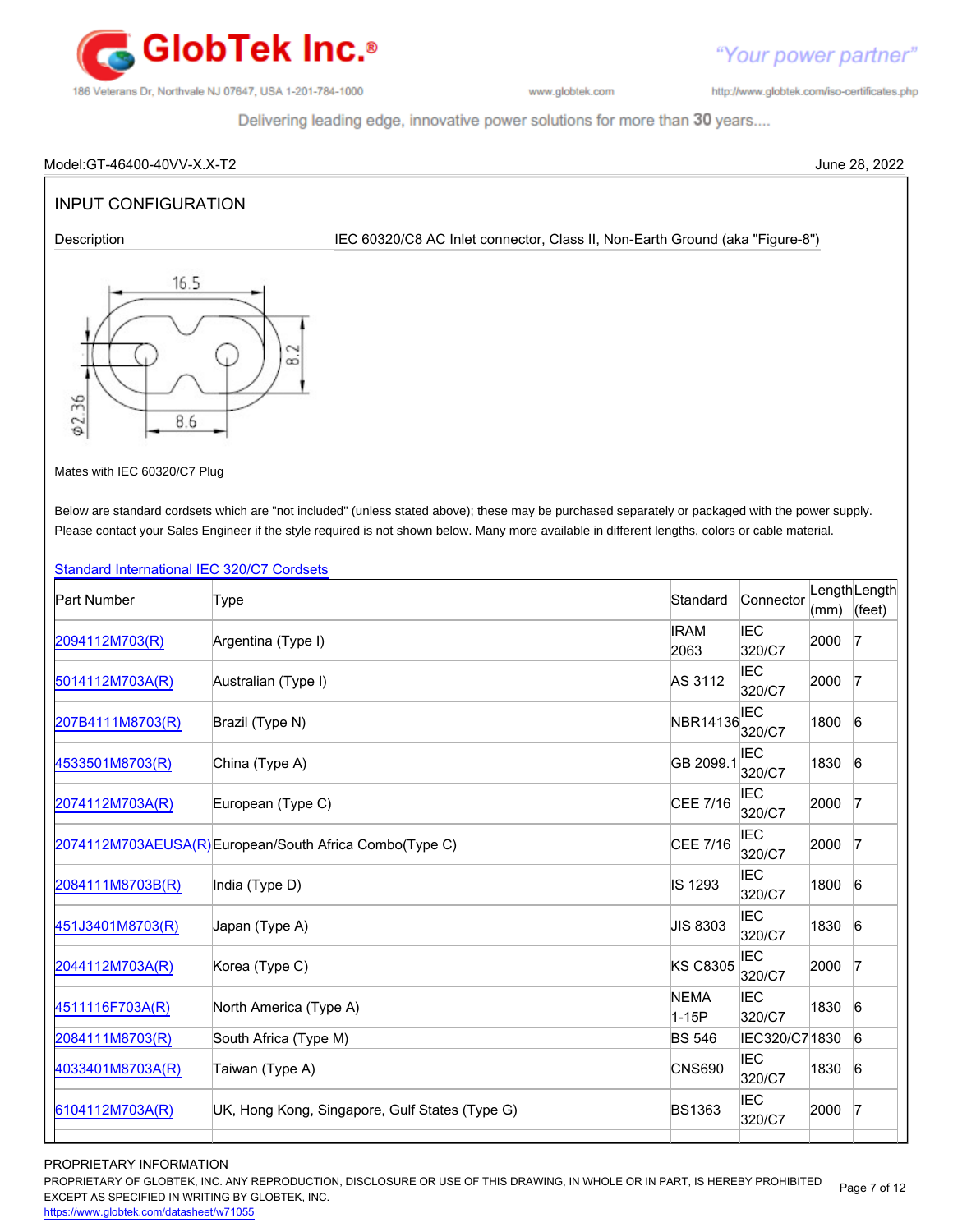

http://www.globtek.com/iso-certificates.php

Delivering leading edge, innovative power solutions for more than 30 years....

| 451G1116F703A(R) | Gulf States (Kuwait, Bahrain, Oman, Qatar, Saudi Arabia, Yemen and the Nema<br>United Arab Emirates (UAE)(Type A) | $1-15P$         | IEC320/C71830 6 |  |
|------------------|-------------------------------------------------------------------------------------------------------------------|-----------------|-----------------|--|
| 6303742M5703(R)  | Thailand (Type C)                                                                                                 | TIS<br>166-2549 | IEC320/C72500 8 |  |
|                  |                                                                                                                   |                 |                 |  |
|                  |                                                                                                                   |                 |                 |  |
|                  |                                                                                                                   |                 |                 |  |
|                  |                                                                                                                   |                 |                 |  |
|                  |                                                                                                                   |                 |                 |  |
|                  |                                                                                                                   |                 |                 |  |
|                  |                                                                                                                   |                 |                 |  |
|                  |                                                                                                                   |                 |                 |  |
|                  |                                                                                                                   |                 |                 |  |
|                  |                                                                                                                   |                 |                 |  |
|                  |                                                                                                                   |                 |                 |  |
|                  |                                                                                                                   |                 |                 |  |
|                  |                                                                                                                   |                 |                 |  |
|                  |                                                                                                                   |                 |                 |  |
|                  |                                                                                                                   |                 |                 |  |
|                  |                                                                                                                   |                 |                 |  |
|                  |                                                                                                                   |                 |                 |  |
|                  |                                                                                                                   |                 |                 |  |
|                  |                                                                                                                   |                 |                 |  |
|                  |                                                                                                                   |                 |                 |  |
|                  |                                                                                                                   |                 |                 |  |
|                  |                                                                                                                   |                 |                 |  |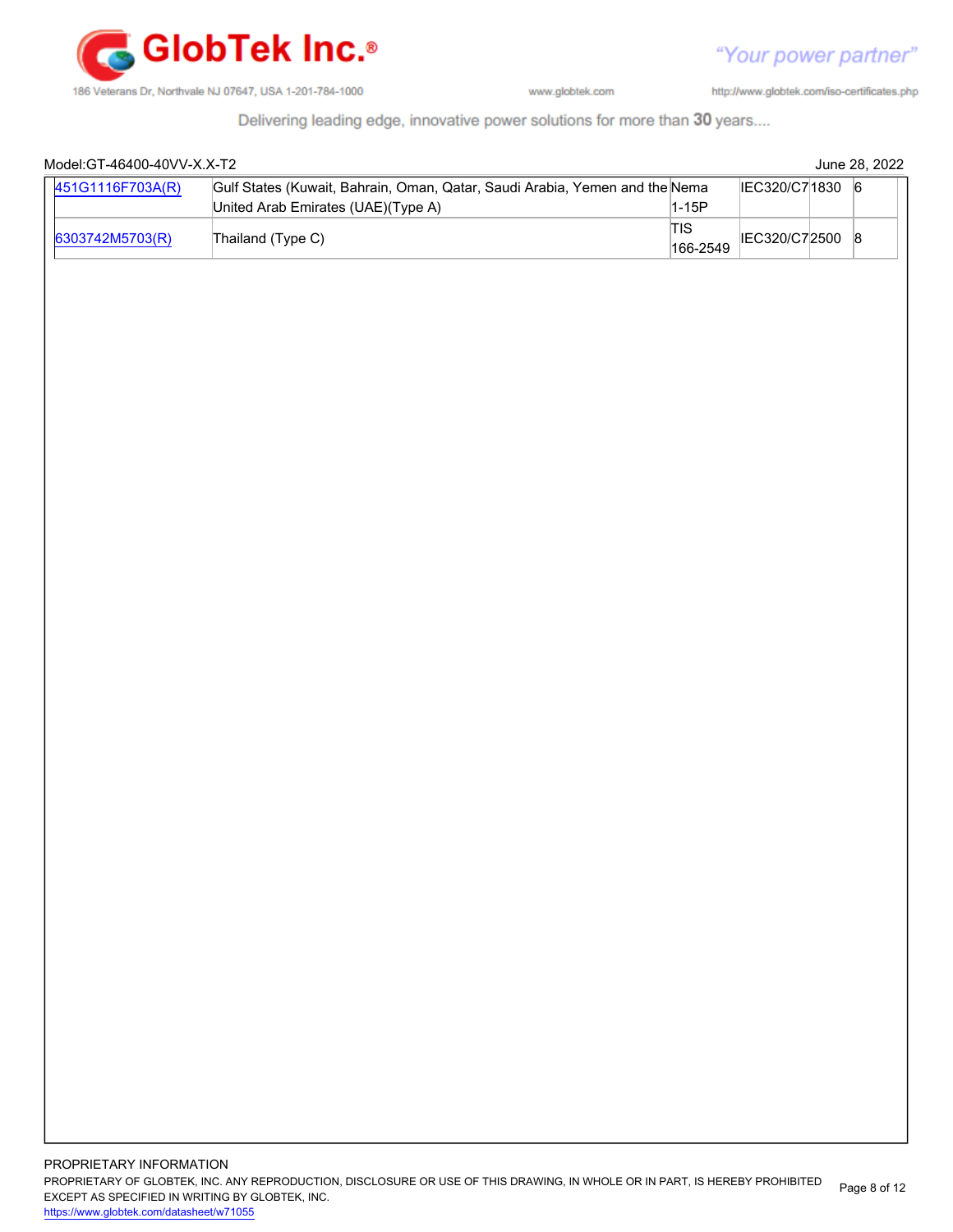

http://www.globtek.com/iso-certificates.php

Delivering leading edge, innovative power solutions for more than 30 years....

#### Model:GT-46400-40VV-X.X-T2 June 28, 2022

OUTPUT CONFIGURATION Common output connector options: L Type (Coaxial 5.5x2.5mm plug) C Type (Coaxial 5.5x2.1mm plug) K Type (Coaxial 3.5x1.3mm plug) LL Type (5.5x2.5mm CL Type (5.5x2.1mm Locking 760k type) Locking S761k type) ML2 Type (Molex housing 43025-0200) YL3 Type (KPPX-3P) YL4 Type (KPPX-4P) EJ1/2/3/4/5 (EIAJ RC-5320A type connectors) MSB Type (Micro USB) USBC Type (USB Type (CCC Inquire for custom design

For a comprehensive list of options, [click here](https://en.globtek.com/globtek-output-cordsets/)

Contact GlobTek for your specific requirements or custom solutions.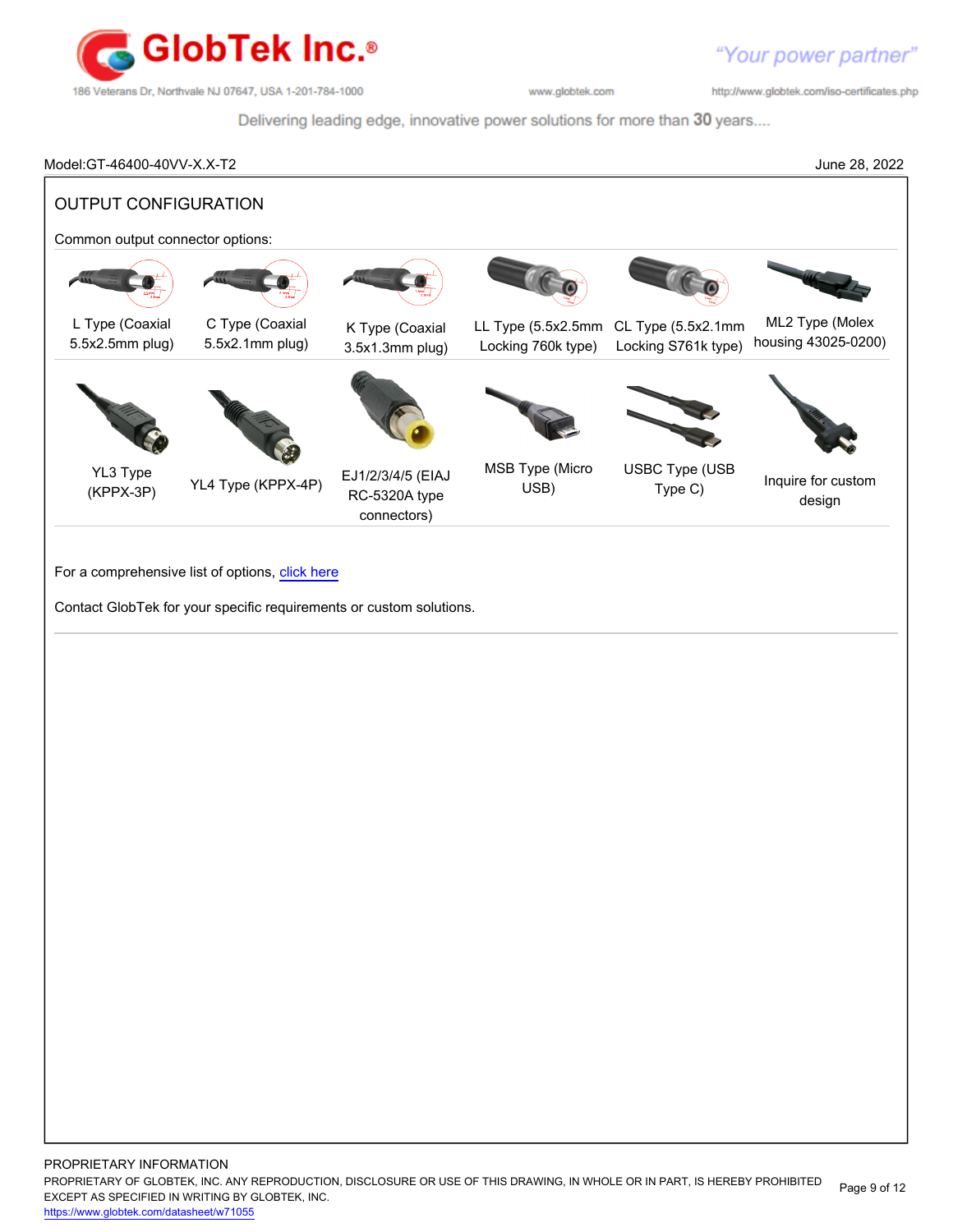

http://www.globtek.com/iso-certificates.php

"Your power partner"

Delivering leading edge, innovative power solutions for more than 30 years....

#### Model:GT-46400-40VV-X.X-T2 June 28, 2022

| Approvals                                                            |                                                                                                                                                                                                                                                                        |
|----------------------------------------------------------------------|------------------------------------------------------------------------------------------------------------------------------------------------------------------------------------------------------------------------------------------------------------------------|
| Logo                                                                 | Description                                                                                                                                                                                                                                                            |
| No Logo Applicable                                                   | EU 230V CoC Tier 2, 278/2009, Mar 2014                                                                                                                                                                                                                                 |
| No Logo                                                              | IEC 60950-1: 2005 (Second Edition) + Am 1: 2009 + Am 2: 2013                                                                                                                                                                                                           |
| No Logo Applicable                                                   | CB for IEC 62368-1:2014 (Second Edition)                                                                                                                                                                                                                               |
| CE                                                                   | CE Mark: tested to comply with EN55022:2006/A1:2007 Class B, EN610003-2,<br>EN610003-3 including EN61000-4-2, EN61000-4-3, EN61000-4-4, EN61000-4-5,<br>EN61000-4-6N EN61000-4-11; EMI: Complies with EN55011 CLASS B and FCC Part<br>15B - On label or Molded in case |
|                                                                      | CHINA SJ/T 11364-2014, China RoHS Chart: http://en.globtek.com/globtek-rohs.php                                                                                                                                                                                        |
| Conforms to UL STD. 62368-1<br>Certified to CSA STD C22.2 NO.62368-1 | Conforms to UL STD, 62368-1<br>Certified to CSA STD C22.2 NO.62368-1                                                                                                                                                                                                   |
| E170507                                                              | UL60950-1, cULus to UL 60950-1 E170507                                                                                                                                                                                                                                 |
|                                                                      |                                                                                                                                                                                                                                                                        |
|                                                                      | Declaration <sub>AC</sub> Nº EAOC N RU A-US.KA01.B.10453_19 Custom Union of Russia,<br>Belarus and Kazakhstan<br>http://www.globtek.com/redirect/?loc=gost-certificate-eac-declaration                                                                                 |
| FC                                                                   | Compliance of this power supply with FCC Part 15, Class B has been demonstrated<br>with a standard output load. The FCC law stipulates that system-level testing is<br>required to demonstrate compliance with the FCC emission limits with the actual<br>system load. |
| CAN ICES-3(B)/NMB-3(B)                                               | Compliance of this PSU with Industry Canada, Class B demonstrated with a standard<br>output load. The ICES law stipulates that system-level testing is required to<br>demonstrate compliance with the ICES-3 emission limits with the actual system load.              |
|                                                                      |                                                                                                                                                                                                                                                                        |

PROPRIETARY INFORMATION

PROPRIETARY OF GLOBTEK, INC. ANY REPRODUCTION, DISCLOSURE OR USE OF THIS DRAWING, IN WHOLE OR IN PART, IS HEREBY PROHIBITED Page 10 of 12<br>EXALER 10 OREGIEIER WILKENIG BY OLOREEK WO EXCEPT AS SPECIFIED IN WRITING BY GLOBTEK, INC.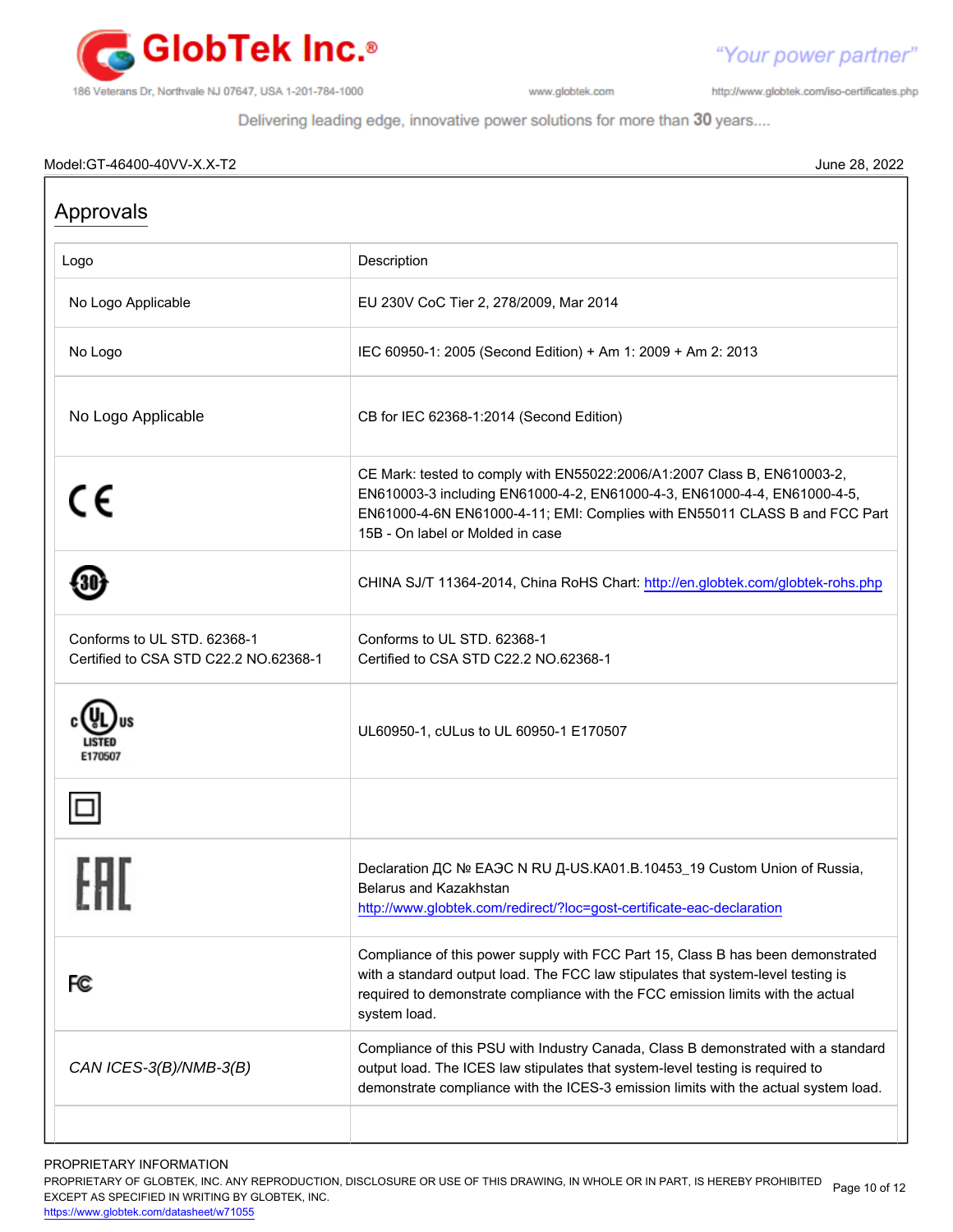

http://www.globtek.com/iso-certificates.php

"Your power partner"

Delivering leading edge, innovative power solutions for more than 30 years....

| Model: GT-46400-40VV-X.X-T2 | June 28, 2022                                                                                                                                                                                                                                                           |
|-----------------------------|-------------------------------------------------------------------------------------------------------------------------------------------------------------------------------------------------------------------------------------------------------------------------|
|                             | Indoor Use Only - Mark is on the label or Molded in the case                                                                                                                                                                                                            |
| <b>IP40</b>                 | Ingress Protection: ?IP40 to IEC60529:2001 Protection against<br>granular foreign bodies (with I/P cord)                                                                                                                                                                |
| GlobTek, Inc.               | JAPAN TUV R-PSE, Cert. No. JD 50473430, to J62368-1(H30),<br>J55032(H29), J3000(H25)[15V or less]. Please reference the following website for<br>guidelines on PSE regulations:<br>http://en.globtek.com/importing-ite-and-medical-power-supplies-ac-adaptors-to-japan/ |
| EFFICIENCY LEVEL (V)        | Efficiency: complies to section 301 of Energy Independence and Security Act (EISA)<br>complies with Energy Star tier 2 (North America), ECP tier 2 (China), MEPS tier 2<br>(Australia), Code of Conduct (Europe)                                                        |
| <b>LPS</b>                  | Limited Power Source 60950                                                                                                                                                                                                                                              |
| Ø                           | Morocco SDoC declaration<br>http://www.globtek.info/certs/Morocco%20SDoC%20Declaration/                                                                                                                                                                                 |
|                             | NOM (Mexico) to NOM-001-SCFI-1993 GT-46400-3612-T2                                                                                                                                                                                                                      |
| GlobTek, Inc                | JAPAN TUV Rheinland-PSE GlobTek Inc to J60950-1(H26),<br>J55022(H22), J3000(H25). Please follow the procedure listed in the following link for<br>proper import to Japan: http://en.globtek.com/importing-to-japan.php.                                                 |
| <b>RoHS</b>                 | Specifications of directive 2011/65/EU Annex VI (ROHS-2) with amendment<br>2015/863-EU (ROHS-3) http://www.ce-mark.com/Rohs%20final.pdf                                                                                                                                 |
|                             | SIQ Mark EN 62368-1:2014 + All:2017                                                                                                                                                                                                                                     |
| UK<br>CA                    | <b>UKCA Certification</b>                                                                                                                                                                                                                                               |
|                             |                                                                                                                                                                                                                                                                         |

PROPRIETARY INFORMATION

PROPRIETARY OF GLOBTEK, INC. ANY REPRODUCTION, DISCLOSURE OR USE OF THIS DRAWING, IN WHOLE OR IN PART, IS HEREBY PROHIBITED Page 11 of 12<br>EXALER 10 OREGIEIER WILKENIG BY OLOREEK WO EXCEPT AS SPECIFIED IN WRITING BY GLOBTEK, INC.